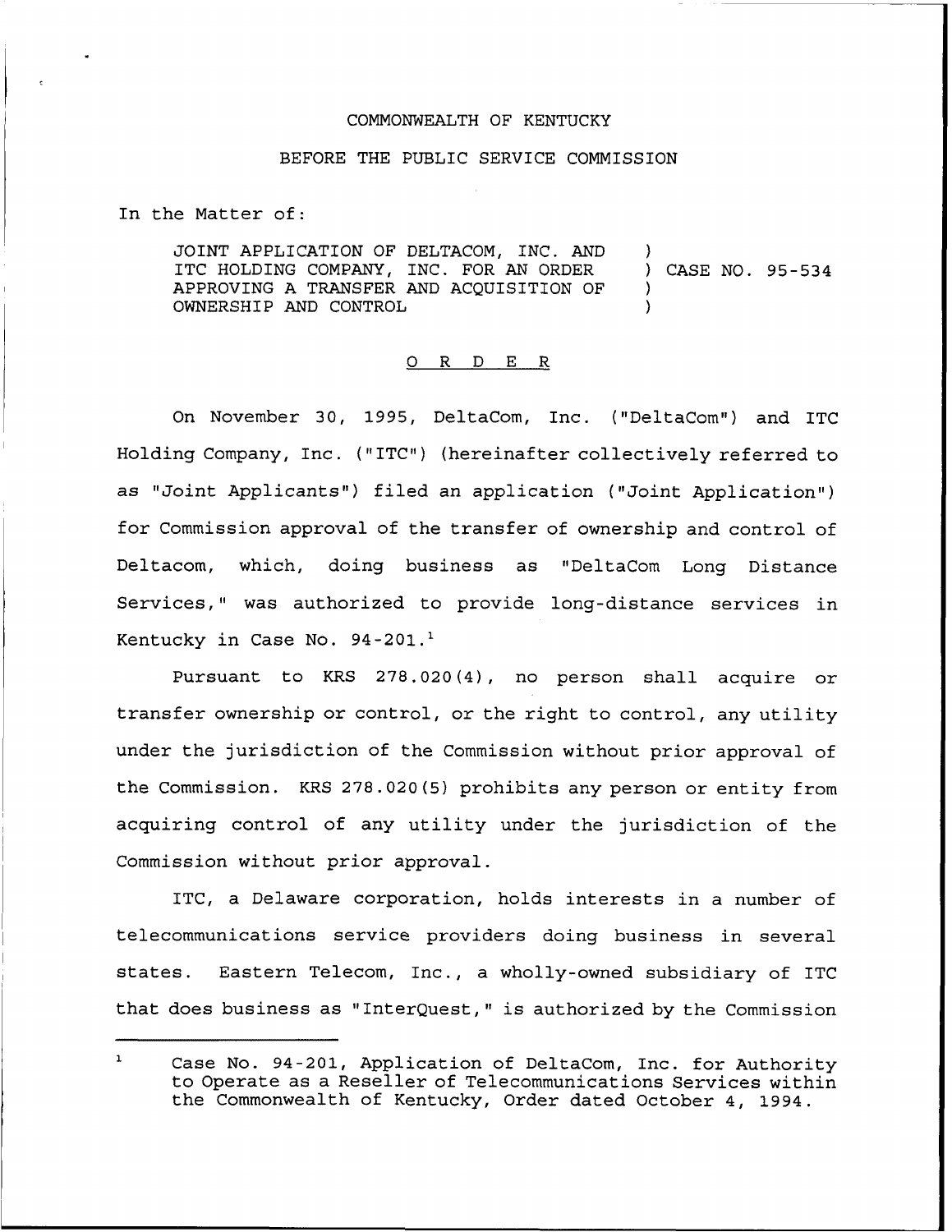to provide long-distance telecommunications services within Kentucky in Case No.  $94-231.^2$ 

The proposed transaction consists of a transfer of all issued and outstanding common stock of DeltaCom to ITC. In return, DeltaCom's shareholders will receive shares or cash. After the transaction is complete, DeltaCom will continue its separate corporate existence and will continue to provide telecommunications services under the terms, rates, and conditions of its tariff currently on file with the Commission. DeltaCom and Eastern Telecom will continue to be operated separately from each other.

Joint Applicants assert that ITC possesses the financial, technical, and managerial abilities to enable DeltaCom to continue to provide reasonable service following the proposed transaction. In support of these assertions, Joint Applicants refer to information and financial statements concerning ITC filed in Case No. 94-231. In addition, Joint Applicants filed on December 19, 1995, as an addendum to their Joint Application, their Stock Purchase Agreement, financial statements of ITC current as of September 30, 1995, and additional statements regarding operating and management personnel. They state that the operating personnel of DeltaCom will not change as a result of the proposed transaction.

 $\overline{2}$ See Case No. 94-231, Application of Eastern Telecom, Inc. d/b/a Interquest for a Certificate of Public Convenience and a, a interface for a coronal contracte tenterate of the Distance Necessity to Resell Intrastate Long Distance<br>Telecommunications Services Within the Commonwealth of Kentucky, Order dated August 31, 1994.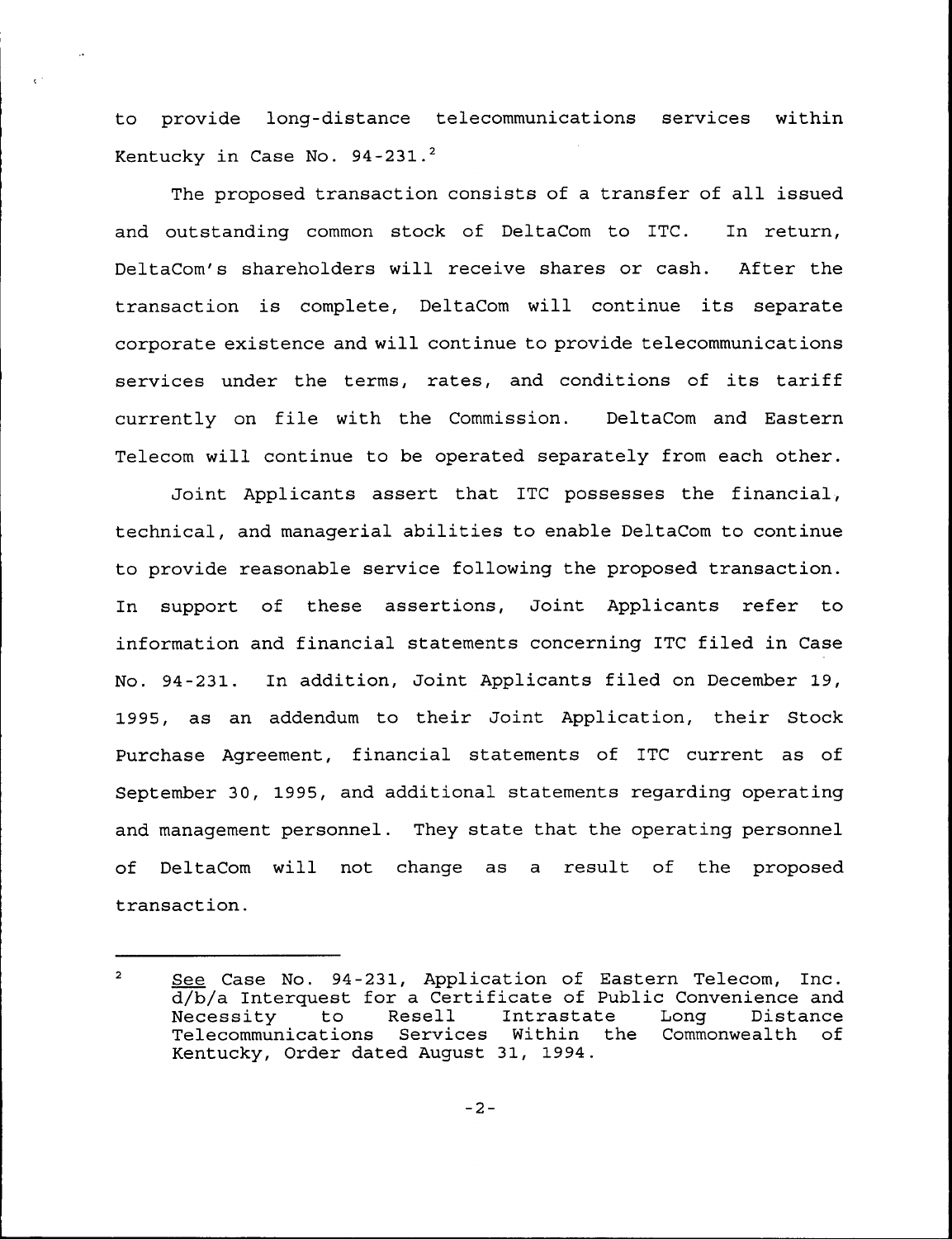As Joint Applicants correctly point out, Commission approval pursuant to KRS 278.020(5) need not be obtained when the utility to be transferred. derives <sup>a</sup> greater percentage of its gross revenue from business in another state than from its business in Kentucky, if the Commission determines the other jurisdiction has statutes or rules that are being applied and that afford Kentucky ratepayers protection substantially equal to that provided by subsection (5). KRS 278.020(6). Joint Applicants submit that DeltaCom does much more business in Nississippi than in Kentucky, that Mississippi's laws regarding transfers provide substantially the same protection to ratepayers as that provided by Kentucky, and that a petition for approval of this proposed transaction is currently being considered by the Mississippi Public Service Commission. <sup>A</sup> copy of the application before the Nississippi Commission in Docket No. 95UA0481 is attached as Exhibit <sup>B</sup> to the Joint Application.

KRS 278.020(4), however, makes no exception for situations wherein a sister state is overseeing a petition which is substantially the same as that submitted in Kentucky. Accordingly, KRS 278.020(4) applies to the proposed transaction, and Commission approval is necessary. Pursuant to that section, and based on the information filed in this case and in previous cases cited herein, the Commission finds that ITC has the financial, technical, and managerial abilities to enable DeltaCom to continue to provide reasonable service in Kentucky after the proposed transfer takes place. In addition, the Commission finds that Joint Applicants have established that approval of the proposed transaction is

 $-3-$